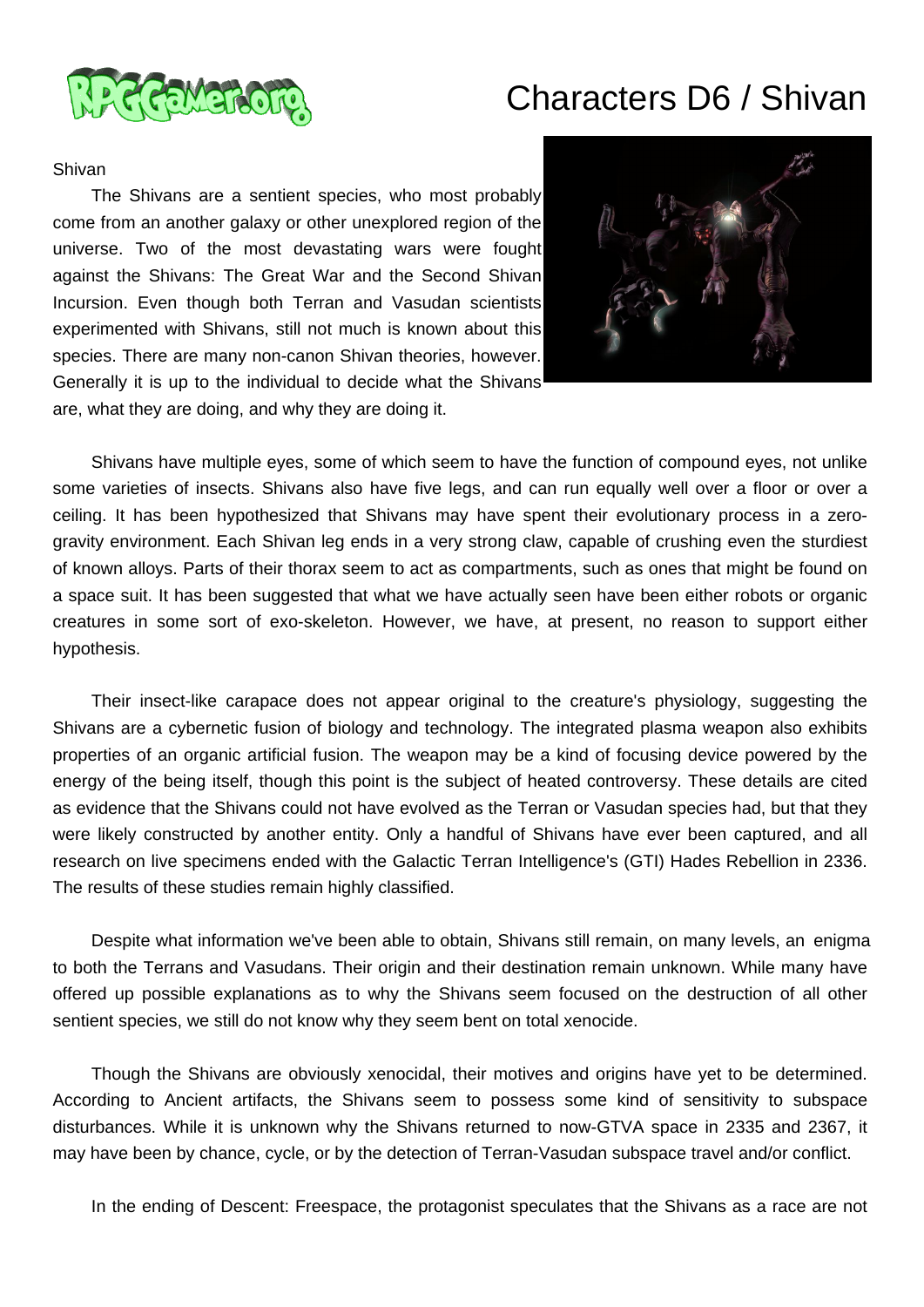necessarily evil, saying that "the Shivans are the great destroyers but also the great preservers". Their role was to exterminate other species who advanced beyond their ordained place in the cosmic order. It is postulated had it not been for the Shivans' intervention 8000 year ago, the Ancients may have grown so powerful that the Terrans and Vasudans may not have been able to survive. In turn the protagonist realizes that the Terrans' expansion would have made them a threat to any other fledgling species.

 One theory, suggested by Admiral Petrarch in the end monologue of FreeSpace 2 (the ending where the player survives), is that the Shivans are a nomadic race cut off from home, much like the Terrans are from theirs since the end of the Great War. This theory goes on to speculate that the Shivans used the Capellan supernova to create some form of "bridge", allowing travel to another (their home) universe.

 Xenobiologists know very little about Shivan society. A leading hypothesis is the hive mind theory, arguing that Shivan society is broken down in specialized functions driven by a collective intelligence. The most convincing evidence supporting this theory is the behavior of Shivan forces following the destruction of the SD Lucifer, the turning point of the Great War. Other experts caution against attributing insectoid properties to the Shivans, regardless of their appearance and behavior. Shivan communication seems to occur through quantum waves; Admiral Aken Bosch's ETAK project was successful in decoding their transmissions, but all data concerning that project has been classified at the highest level.

 However, due to the capture of the specifications of the ETAK project, it is possible that the GTVA may try to communicate with the Shivans at some point in the future, or possibly create a device to monitor and/or disrupt their communications. Either of these possibilities may hold the key to surviving a future Shivan incursion, as from the last two major encounters, it is evident that the Shivans exponentially increase their power between campaigns against other beings.

 Shivan technology has proved baffling for both Terran and Vasudan scientists. Although their weapons and technology by necessity obey the same physical laws, the systems of Shivan craft seem to be fully integrated with the pilot's biology, making it difficult, but still possible, to use their spacecraft for espionage and spying. Only three documented successful missions have been carried out using retrofitted Shivan spacecraft to traverse Shivan territory under disguise.

 Shivan technology is also much more advanced than most Terran or Vasudan capabilities, since reverse-engineering captured Shivan technology has led to tremendous advances in shielding, beam weaponry, energy and other weapon systems. Shivan primary weapons are portrayed as inferior to their Terran and Vasudan counterparts, though this is arguably simply a matter of game balance. Shivans also rely on their heavy shielding and use little armor plating on their fighters. The Shivans also have an inclination towards the color red; almost all Shivan vessels exhibit a red color scheme. Oddly enough, most if not all Shivan warships are somewhat modeled after animals; for example, the SJ Sathanas appears to be a huge insect with wings as a shielding; the SD Demon, which appears to have tentacles; the SD Ravana, which clearly resembles a strange-looking insect.

DEXTERITY: 4D Blaster: 5D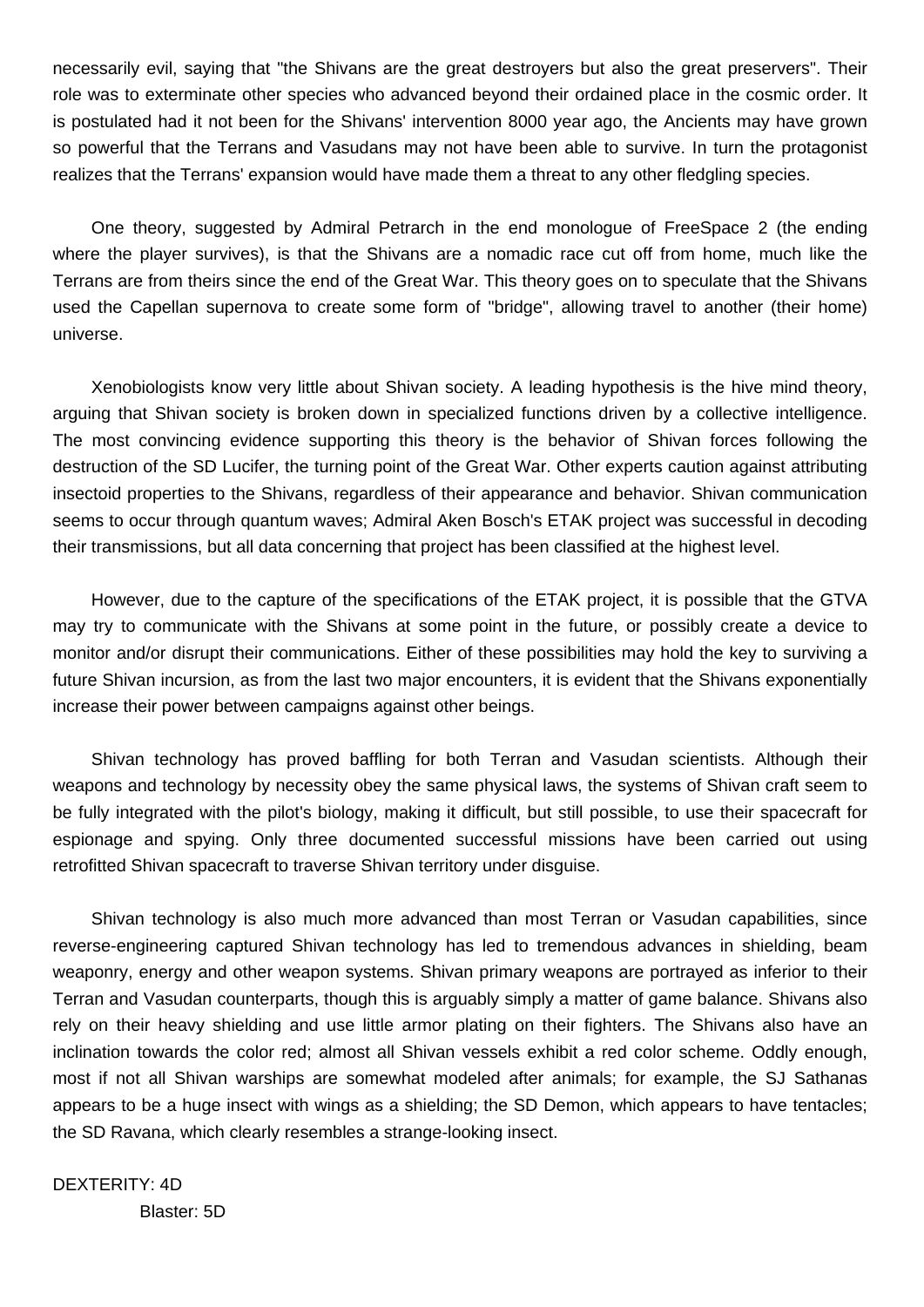## KNOWLEDGE: 2D

MECHANICAL: 3D

 Starship Piloting: 5D Starship Gunnery: 5D Starship Shields: 5D

PERCEPTION: 4D Search: 5D Sneak: 5D

STRENGTH: 4D Brawling: 5D Climbing/Jumping: 5D

TECHNICAL: 3D

## Special Abilities:

Vacuum Survival: Shivans can survive for a short while in the vacuum of space, allowing them to suvive the destruction of their vessels, or work outside their vessels. They can survive for up to one hour, before returning to a vessel or dying.

BioEngineered Armour: Shivans are substantially altered by cybernetics and biological enhancements, one of these enhancements is the implantation of armour plating, this adds 1D to Strength to resist all damage. This armour also blocks some of their life signs and body heat, making them harder to detect with Infra Red or sensors, adding 1D to the difficulty.

Infra Red Vision: Shivan vessels usually operate in almost complete darkness, lit only by small bioluminescent patches on the walls. This is because Shivans see mainly in the Infra Red spectrum, and navigate their way around by the heat of the vessel.

BioEngineered Commlink: Shivan modifications also include a Commlink, signals from which can be detected as distorted messages on normal Commlinks. However no translation of the Shivan language has been made yet, so comprehension of these messages is impossible.

BioEngineered Weapons: Shivans have several weapons grafted into their bodies, including 2 plasma cutting blade limbs (Str+2D damage), and a Plasma pulse weapon (5D damage), similar in operation to a blaster.

Equipment: